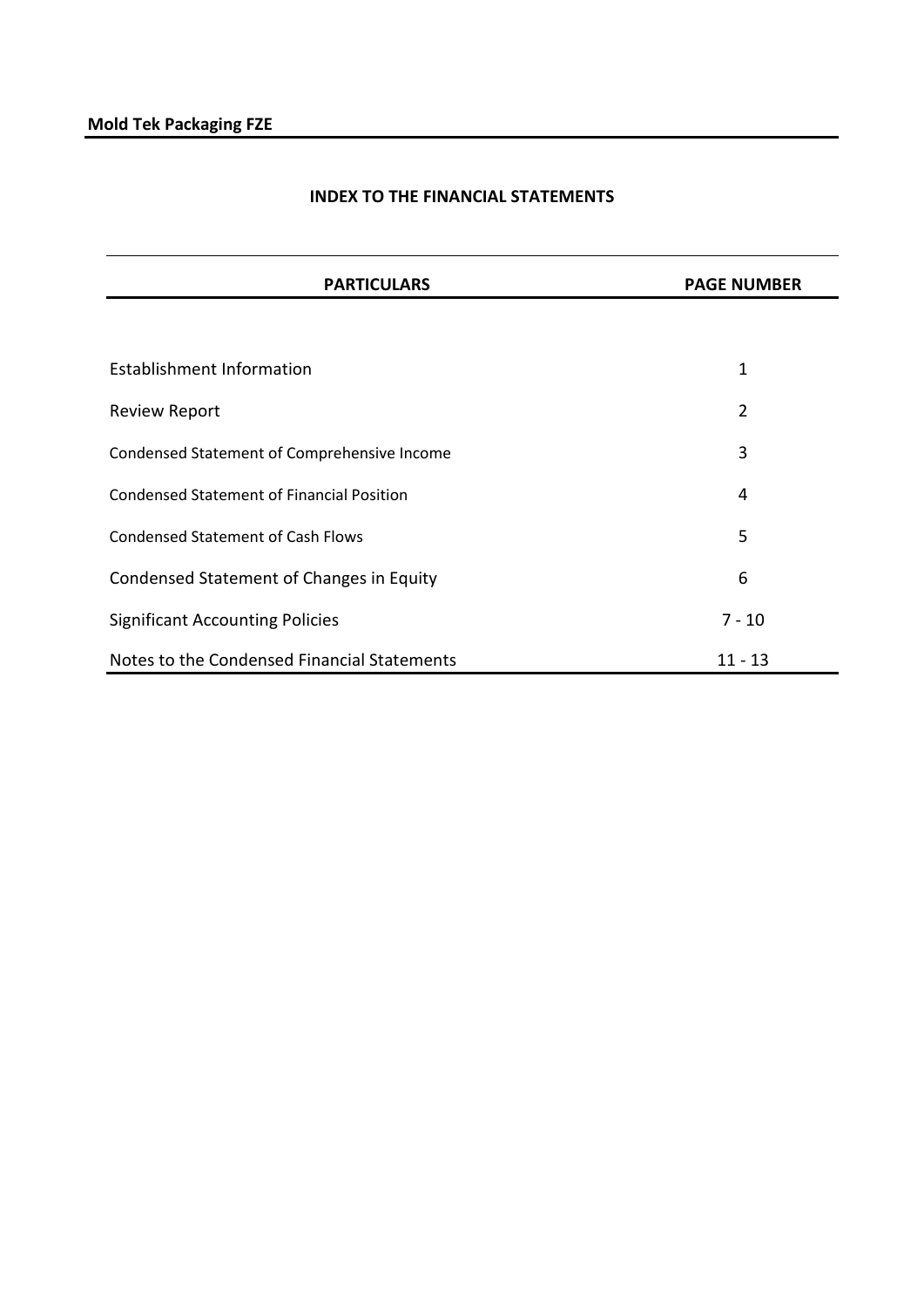### **ESTABLISHMENT INFORMATION**

# **Shareholder** Moldtek Packaging Limited, India

**Manager** Mr Saibaba Tata

**Principal activities** Plastic Bottles and containers manufacturing

**License No.** 8000345

**Business Address** P.O Box # 328559 Ras Al Khaimah, United Arab emirates

**Auditors**

TRC PAMCO Middle East Auditing & Accounting P. O. Box # 94570, Dubai Tel: +971-4-2298777 Fax: +971-4-2298787 Email: info@trcpamco.com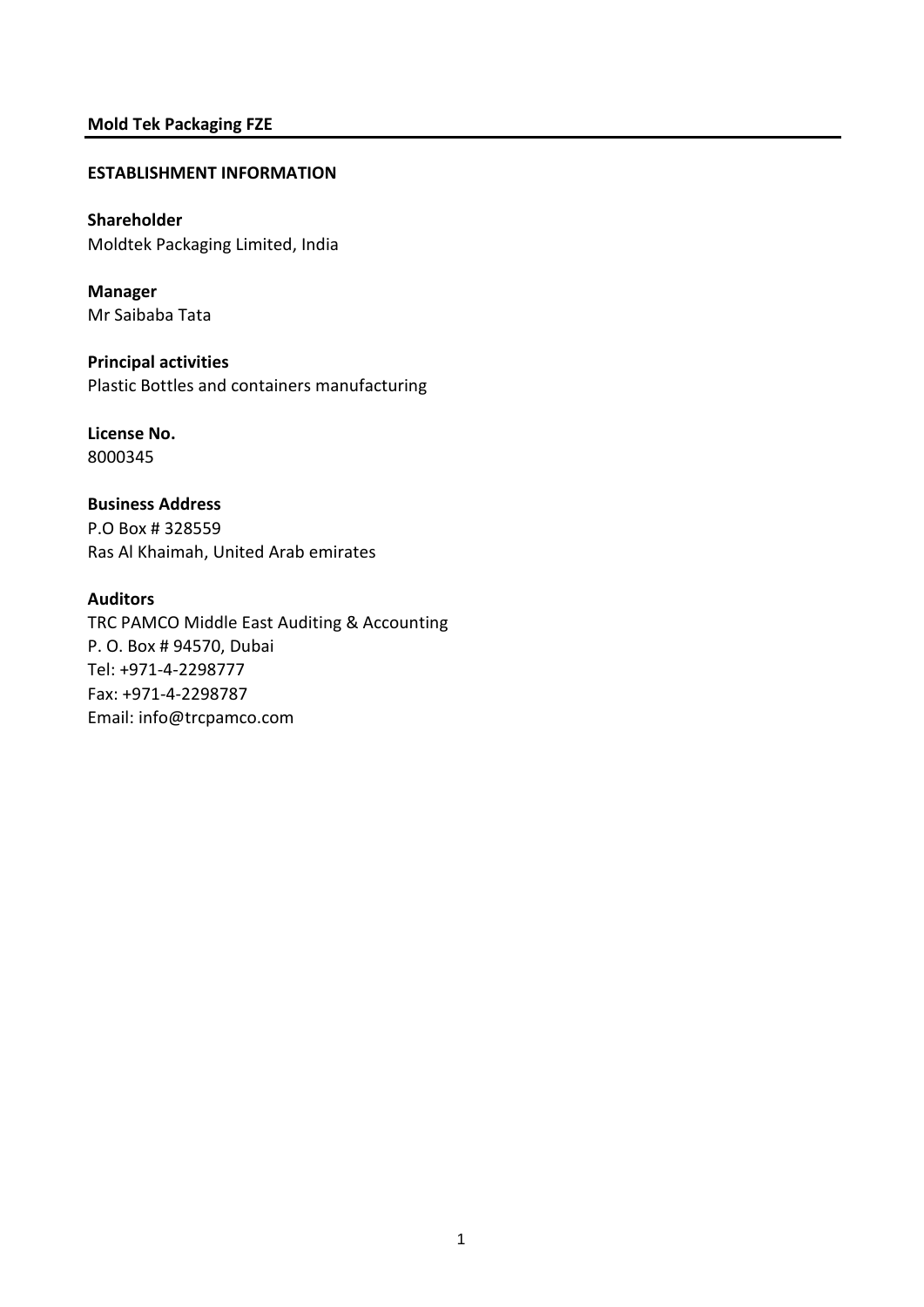### **To the shareholders of Mold Tek Packaging FZE**

# **Review report on the interim financial statement of Mold Tek Packaging FZE for the period from January 12, 2016 to March 31, 2016**

### **Introduction**

We have reviewed the accompanying condensed financial statements of Mold Tek Packaging FZE (the Establishment) as at March 31, 2016, which comprise of the condensed financial position, condensed statement of comprehensive income, condensed statement of changes in equity and the condensed statement of cash flows for the period then ended, and a summary of significant accounting policies and other explanatory information. Our responsibility is to issue a report on these condensed financial statements based or our review.

### **Scope of Review**

We conducted our review in accordance with the International Standard on Review Engagements 2400 and in accordance with the implementing regulations concerning the formation of Free Zone Establishment in Ras Al Khaimah Free Trade Zone. This standard requires that we plan and perform the review to obtain moderate assurance as to whether the financial statements are free of material misstatement. A review is limited primarily to inquiries of Establishment personnel and analytical procedures applied to financial data and thus provide less assurance than an audit. We have not performed audit and, accordingly, we do not express an audit opinion.

### **Conclusion**

Based on our review, nothing has come to our attention that causes us to believe that the accompanying condensed financial statements do not give a true and fair view, of the financial position of the Establishment as at March 31, 2016, and its financial performance and its cash flows for the four months period then ended in accordance with International Financial Reporting Standard 34 : "Interim Financial Reporting".

### **Other Matter**

The Establishment's financial statements as at March 31, 2016 were prepared for the purpose of the consolidation into the holding company accounts and should not be used for any other purpose.

# **TRC PAMCO Middle East Auditing and Accounting**

Reg No.423 Dubai 10 May 2016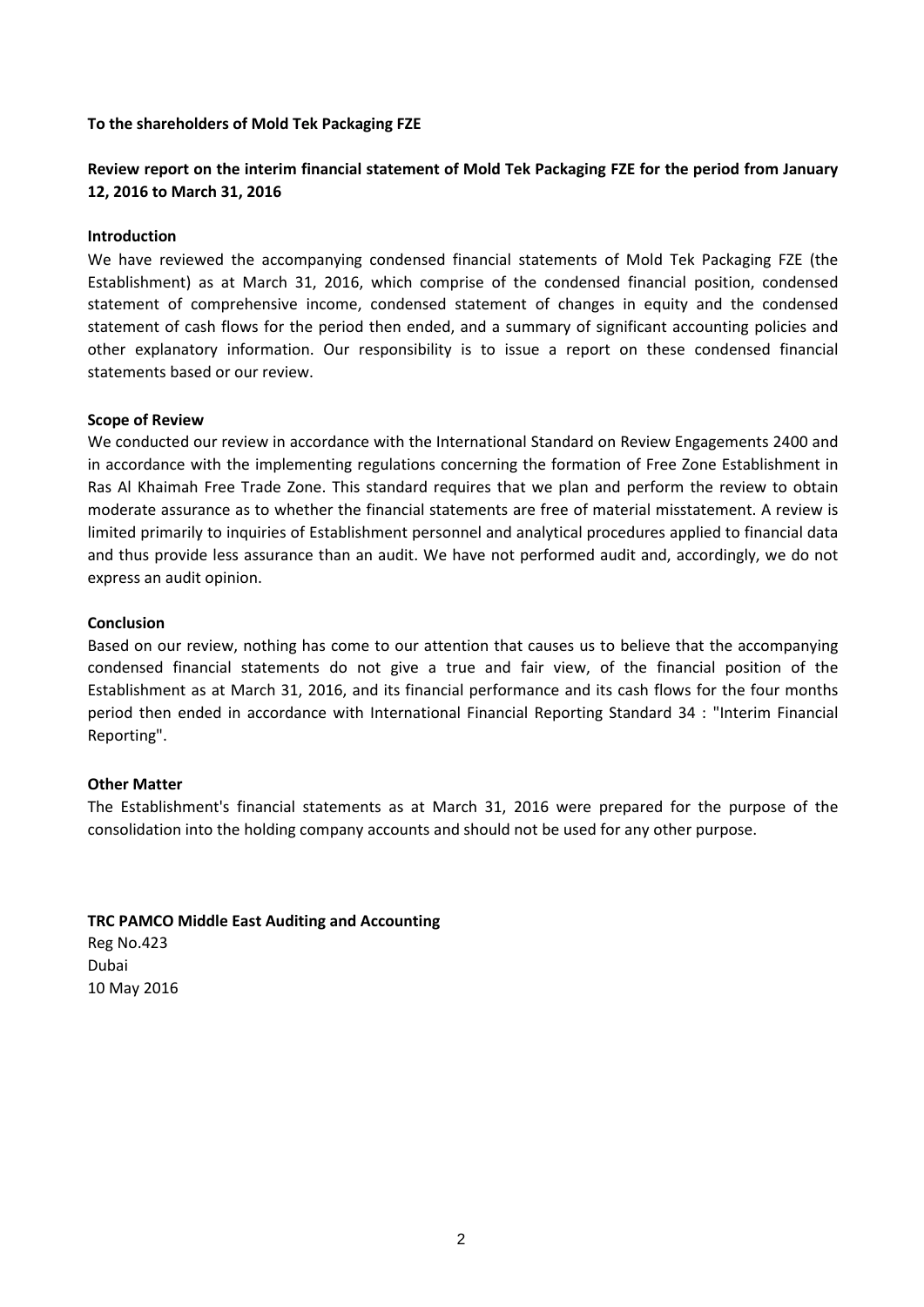# **Condensed statement of comprehensive income for the 80 days period ended 31 March 2016**

|                                                                    | March 31, 2016<br><b>AED</b> |
|--------------------------------------------------------------------|------------------------------|
| <b>REVENUE</b>                                                     |                              |
| Revenue from services                                              |                              |
| Less: Cost of services rendered                                    |                              |
| <b>Gross profit</b>                                                |                              |
| Administrative and general expenses                                |                              |
| Operational income for the period                                  |                              |
| Other comprehensive income                                         |                              |
| Net comprehensive income for the period                            |                              |
| Annexed notes form an integral part of these financial statements. |                              |

These financial statements were authorized for issue on May 10, 2016 by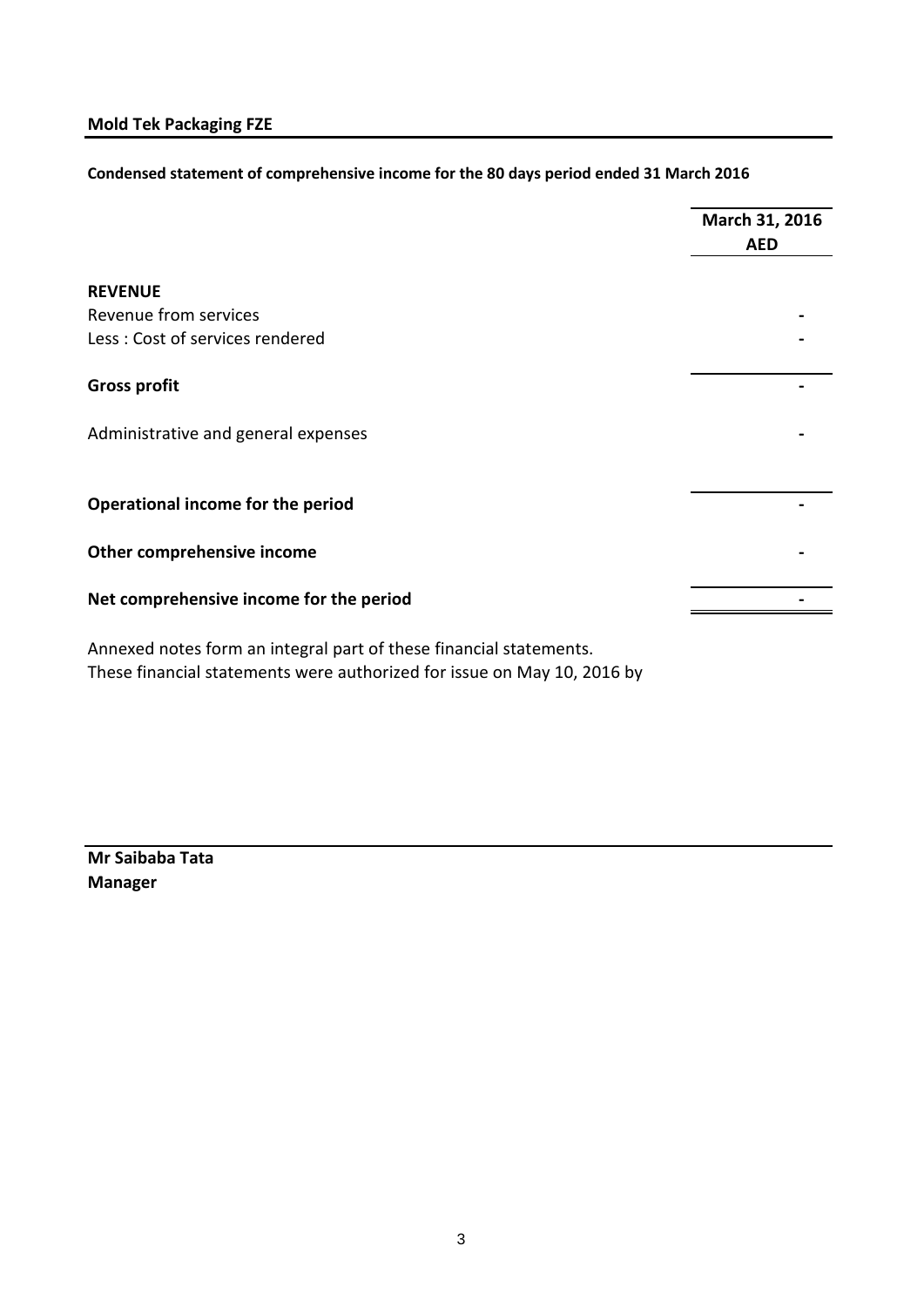| Condensed statement of financial position as on March 31, 2016 |  |
|----------------------------------------------------------------|--|
|----------------------------------------------------------------|--|

|                                                |              | March 31, 2016 |
|------------------------------------------------|--------------|----------------|
|                                                | <b>Notes</b> | <b>AED</b>     |
| <b>ASSETS</b>                                  |              |                |
| <b>Non-current assets</b>                      |              |                |
| Capital work in progress                       | 4            | 4,508,058      |
| Preoperative expenses                          | 5            | 251,927        |
|                                                |              | 4,759,985      |
| <b>Current assets</b>                          |              |                |
| Cash and bank balances                         | 6            | 119,731        |
|                                                |              | 119,731        |
| <b>Total Assets</b>                            |              | 4,879,716      |
| <b>EQUITY AND LIABILITIES</b><br><b>Equity</b> |              |                |
| Share capital<br>Retained earnings             |              | 200,000        |
|                                                |              | 200,000        |
| <b>Current liabilities</b>                     |              |                |
| Due to related parties                         | 7            | 4,679,716      |
|                                                |              | 4,679,716      |
| <b>Total Equity and Liabilities</b>            |              | 4,879,716      |
|                                                |              |                |

Annexed notes form an integral part of these financial statements. These financial statements were authorized for issue on May 10, 2016 by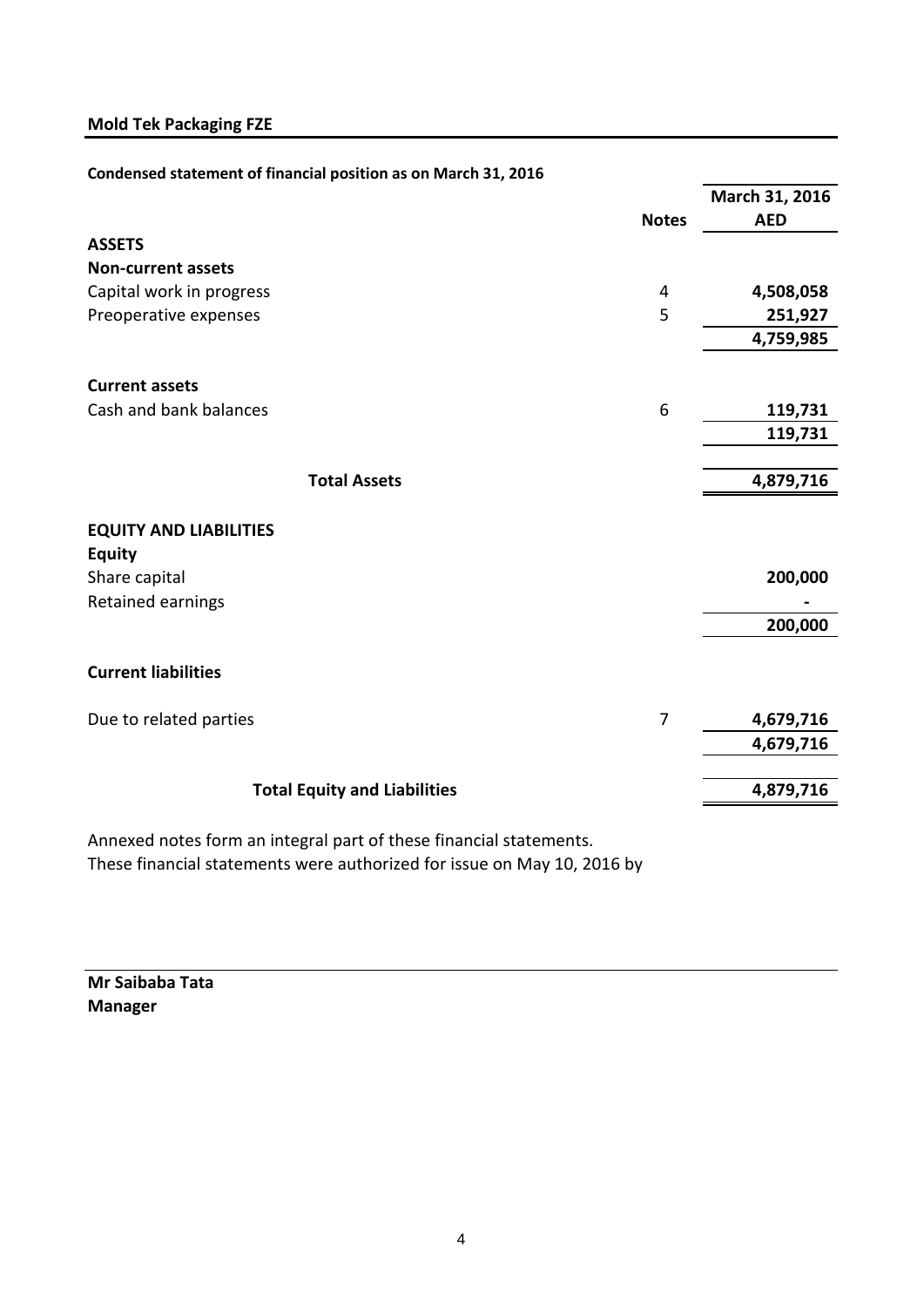**Condensed cash flow statement for the 80 days period ended March 31, 2016**

|              |                                                          | March 31, 2016<br><b>AED</b> |
|--------------|----------------------------------------------------------|------------------------------|
| $\mathbf{I}$ | <b>Operating Activities</b>                              |                              |
|              | Net profit/(loss) for the period                         |                              |
|              | Cash (used in)/generated from operating activities       |                              |
|              | <b>II Investing Activities</b>                           |                              |
|              | Advances paid for the purchase of capital equipment      | (3,939,757)                  |
|              | Lease rental paid for the warehouse and the land         | (568, 301)                   |
|              | Preoperative expenses                                    | (251,927)                    |
|              | Cash generated/(used in) from investing activities       | (4,759,985)                  |
|              | <b>III Financing Activities</b>                          |                              |
|              | Share capital                                            | 200,000                      |
|              | Proceeds from unsecured loan                             | 4,679,716                    |
|              |                                                          | 4,879,716                    |
|              | Net increase/(decrease) in cash and cash equivalents     | 119,731                      |
|              | Cash and cash equivalents at the beginning of the period |                              |
|              | Cash and cash equivalents at the end of the year         | 119,731                      |
|              |                                                          |                              |

These financial statements were authorized for issue on May 10, 2016 by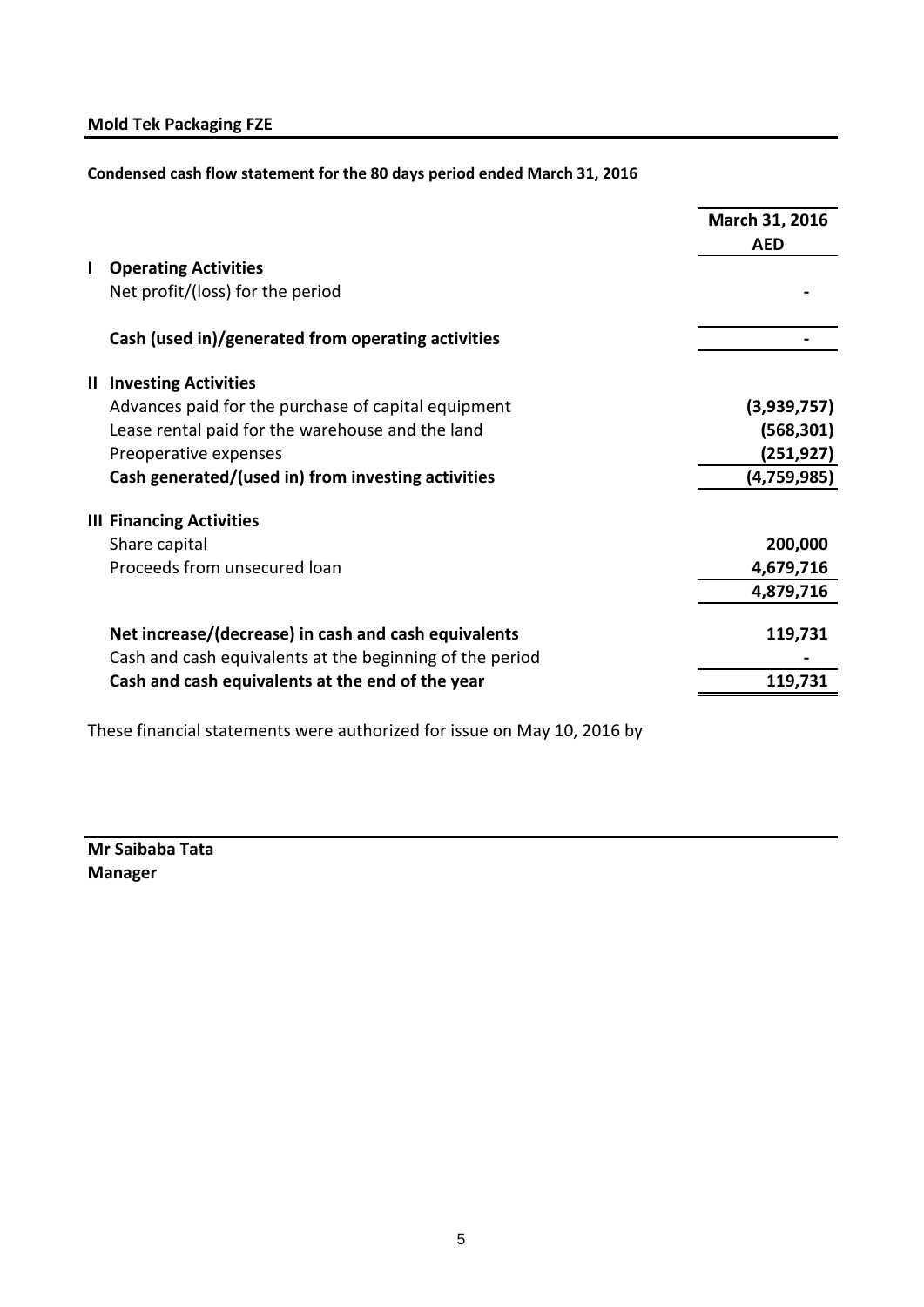| Condensed statement of changes in equity for the 80 days period ended March 31, 2016 |  |  |
|--------------------------------------------------------------------------------------|--|--|
|--------------------------------------------------------------------------------------|--|--|

|                          | <b>Share</b> | <b>Retained</b> |              |  |
|--------------------------|--------------|-----------------|--------------|--|
|                          | Capital      | earnings        | <b>Total</b> |  |
|                          | <b>AED</b>   | AED             | <b>AED</b>   |  |
| Share capital brought in | 200,000      | $\blacksquare$  | 200,000      |  |
| At March 31, 2016        | 200,000      | ٠               | 200,000      |  |
|                          |              |                 |              |  |

These financial statements were authorized for issue on May 10, 2016 by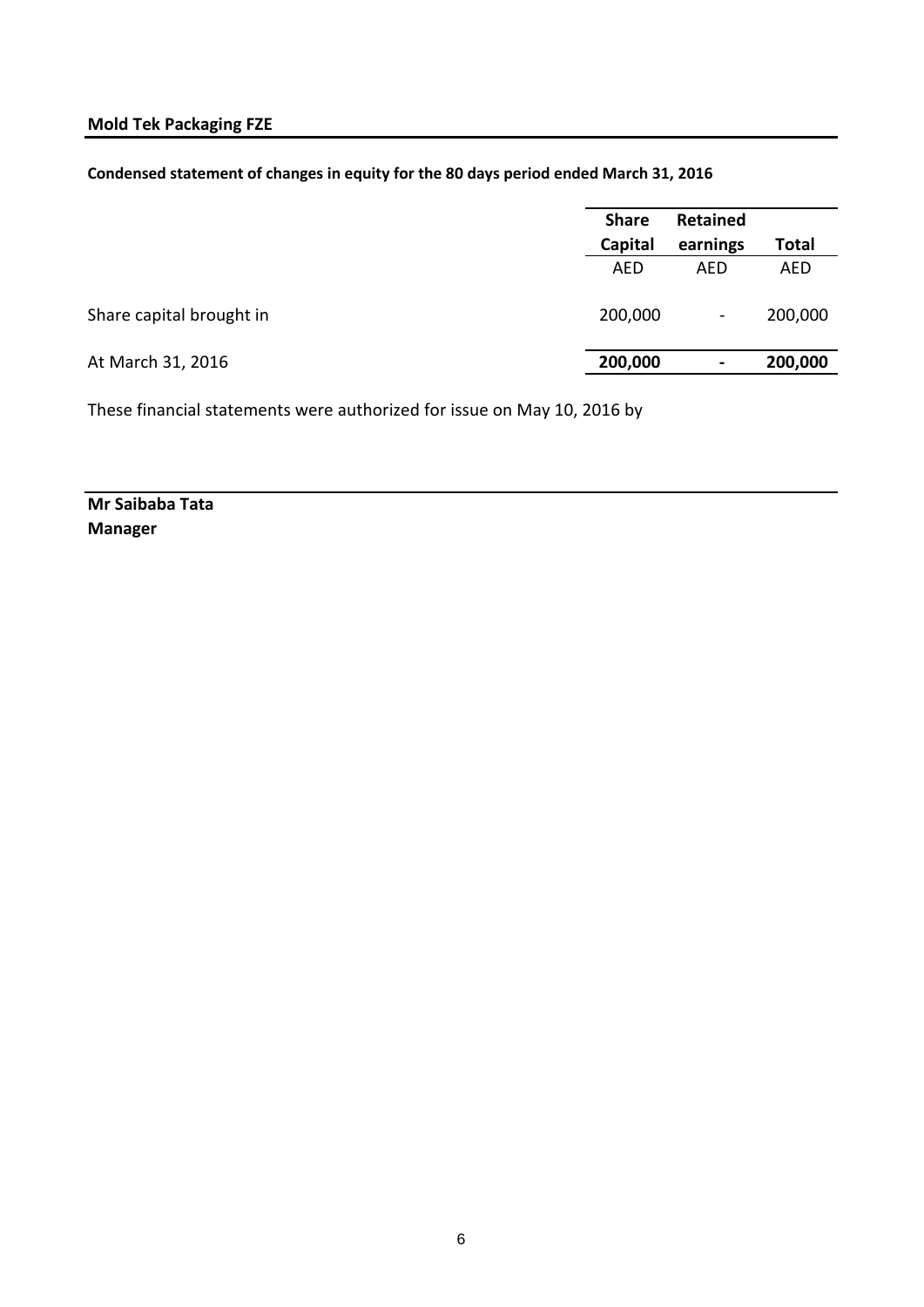**Significant accounting polices to the condensed financial statements for the 80 days period ended March 31, 2016**

### **1 LEGAL STATUS**

# **1.1 Mold Tek Packaging FZE**

Mold Tek Packaging FZE was incorporated as a Free Zone Establishment with Limited Liability bearing Registration No. RAKFTZA-FZE-4016196. The Establishment was formed on January 12, 2016 in accordance with the implementing regulations regarding the formation of a Free Zone Establishment.

share capital of the Establishment is AED 200,000 (United Arab Dirhams Two Hundred Thousand Only) divided into two hundred shares of AED 1,000 each and all the shares are held by Mold-Tek Packaging Limited, India

The principal activity of the Establishment is Plastic Bottles and containers manufacturing

### **2 FUNDAMENTAL ACCOUNTING CONCEPT**

The Establishment has not started operations during the period and it has paid capital advances for the purchase of capital equipment. The Establishment is planning to start the commercial operations in the coming year. The shareholder has agreed to support the Establishment till the period it generates the revenue. Notwithstanding this fact, the financial statements have been prepared on a going concern basis.

### **3 SIGNIFICANT ACCOUNTING POLICIES**

# **3.1 Basis of preparation**

### **Statement of compliance with IFRS**

The financial statements have been prepared in accordance with International Financial Reporting Standards for Small and Medium-sized Entities (IFRS for SMEs) promulgated by the International Accounting Standards Board (IASB) and interpretations issued by the IFRS Interpretations Committee (IFRS IC).

### **3.2 Accounting convention**

These financial statements have been prepared under the historical cost convention. The accounting policies have been consistently applied by the Establishment and are consistent during the period. The financial statements have been presented in United Arab Emirates Dirham (AED). The Establishment's functional currency is AED.

### **3.3 Use of estimates and judgements**

The preparation of the financial statements requires management to make estimates and assumptions that may affect the reported amount of assets and liabilities, revenues, expenses, disclosure of contingent liabilities and the resultant provisions and fair values. Such estimates are necessarily based on assumptions about several factors and actual results may differ from reported amounts.

Estimates and underlying assumptions are reviewed on an ongoing basis. Revisions to accounting estimates are recognized in the period in which the estimate is revised and in any future periods affected.

### **3.4 Property and equipment**

Property and equipment is stated at cost less accumulated depreciation and impairment losses, if any.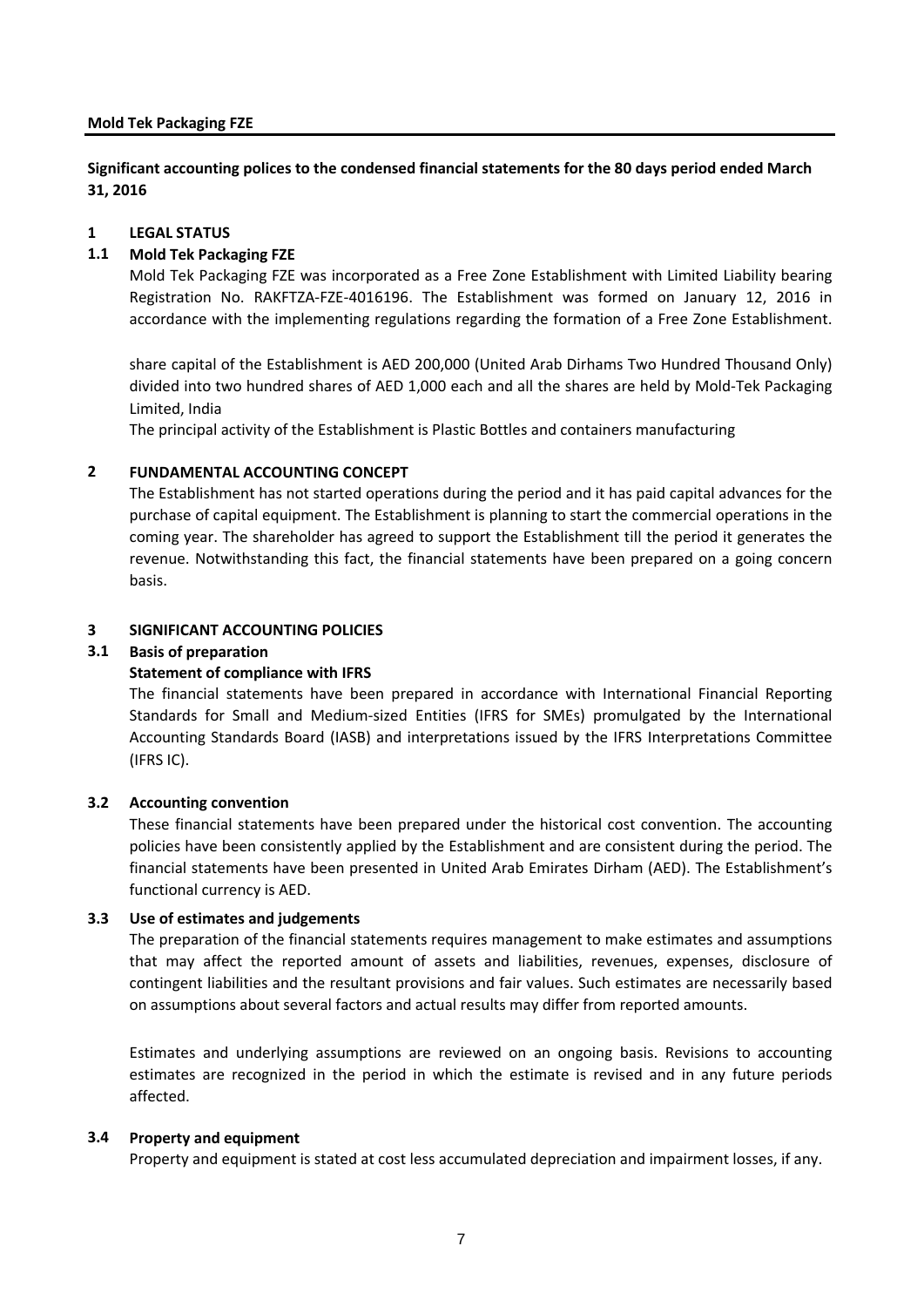## **Significant accounting polices to the condensed financial statements for the 80 days period ended March 31, 2016**

The carrying values of property and equipment are reviewed for impairment when events or changes in circumstances indicate the carrying value may not be recoverable. If any such indication exists and where the carrying values exceed the estimated recoverable amount, the assets are written down to their recoverable amount, being the higher of their fair value less costs to sell and their value in use.

Expenditure incurred to replace a component of an item of property and equipment that is accounted for separately is capitalized and the carrying amount of the component that is replaced is written off. Other subsequent expenditure is capitalized only when it increases future economic benefits of the related item of property and equipment. All other expenditure is recognized in the statement of comprehensive income as the expense is incurred.

An item of property and equipment is derecognized upon disposal or when no future benefits are expected from its use or disposal. Any gain or loss arising on derecognition of the asset (calculated as the difference between the net disposal proceeds and carrying amount of the asset) is included in the statement of comprehensive income in the year the asset is derecognized.

The asset's residual values, useful lives and methods of depreciation are reviewed at each financial year end, and adjusted prospectively, if appropriate.

#### **3.5 Impairment of non-financial assets**

The Establishment assesses at each reporting date whether there is an indication that an asset may be impaired. If any indication exists, or when annual impairment testing for an asset is required, the Establishment estimates the asset's recoverable amount. An asset's recoverable amount is the higher of an asset's or cash-generating unit's (CGU) fair value less costs to sell and its value in use and is determined for an individual asset, unless the asset does not generate cash inflows that are largely independent of those from other assets or Establishment's of assets. Where the carrying amount of an asset or CGU exceeds its recoverable amount, the asset is considered impaired and is written down to its recoverable amount. In assessing value in use, the estimated future cash flows are discounted to their present value using a pre-tax discount rate that reflects current market assessments of the time value of the money and the risks specific to the asset.

In determining fair value less costs to sell, recent market transactions are taken into account, if available. If no such transactions can be identified, an appropriate valuation model is used. These calculations are corroborated by valuation multiples, quoted share prices for publicly traded entities or other available fair value indicators.

The Establishment bases its impairment calculation on detailed budgets and forecast calculations which are prepared separately for each of the Establishment's cash-generating units to which the individual assets are allocated. These budgets and forecast calculations are generally covering a period of five years. For longer periods, a long term growth rate is calculated and applied to projected future cash flows after the fifth year.

Impairment losses of continuing operations are recognized in the statement of comprehensive income in those expense categories consistent with the function of the impaired asset.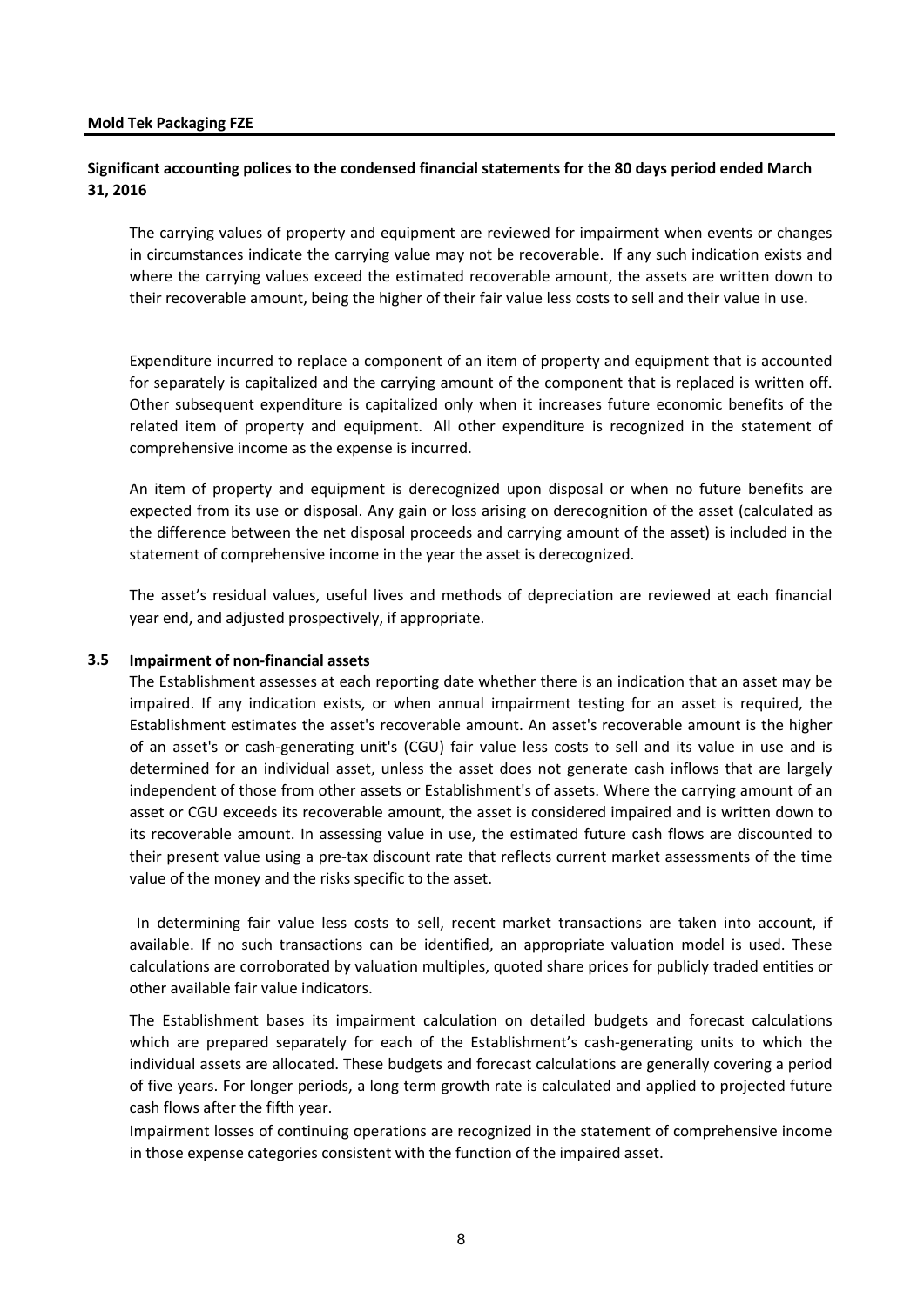### **Significant accounting polices to the condensed financial statements for the 80 days period ended March 31, 2016**

An assessment is made at each reporting date as to whether there is any indication that previously recognized impairment losses may no longer exist or may have decreased. If such indication exists, the Establishment estimates the asset's or cash-generating unit's recoverable amount. A previously recognized impairment loss is reversed only if there has been a change in the assumptions used to determine the asset's recoverable amount since the last impairment loss was recognized.

The reversal is limited so that the carrying amount of the asset does not exceed its recoverable amount, nor exceed the carrying amount that would have been determined, net of depreciation, had no impairment loss been recognized for the asset in prior years. Such reversal is recognized in the statement of comprehensive income unless the asset is carried at a revalued amount, in which case the reversal is treated as a revaluation increase.

#### **3.6 Impairment and uncollectibility of financial assets**

The Establishment assesses at each reporting date whether there is any objective evidence that a financial asset or a Establishment of financial assets is impaired. A financial asset or a Establishment of financial assets is deemed to be impaired if, and only if, there is objective evidence of impairment as a result of one or more events that has occurred after the initial recognition of the asset (an incurred 'loss event') and that loss event has an impact on the estimated future cash flows of the financial asset or the Establishment of financial assets that can be reliably estimated.

Evidence of impairment may include indications that the debtors or a Establishment of debtors is experiencing significant financial difficulty, default or delinquency in interest or principal payments, the probability that they will enter bankruptcy or other financial reorganization and where observable data indicate that there is a measurable decrease in the estimated future cash flows, such as changes in arrears or economic conditions that correlate with defaults. If such evidence exists, any impairment loss is recognized in the statement of comprehensive income. Impairment is determined as follows:

a) For assets carried at fair value, impairment is the difference between cost and fair value, less any impairment loss previously recognized in the statement of comprehensive income;

b) For assets carried at cost, impairment is the difference between the carrying value and the present value of future cash flows discounted at the current market rate of return for a similar financial asset;

c) For assets carried at amortized cost, impairment is the difference between the carrying amount and the present value of future cash flows discounted at the original effective interest rate.

### **3.7 Cash and cash equivalents**

For the purpose of the statement of cash flows, cash and cash equivalents consist of cash in hand, bank balances, and short-term deposits with an original maturity of three months or less.

#### **3.8 Accounts payable and accruals**

Liabilities are recognized for amounts to be paid in the future for goods or services received, whether billed by the supplier or not.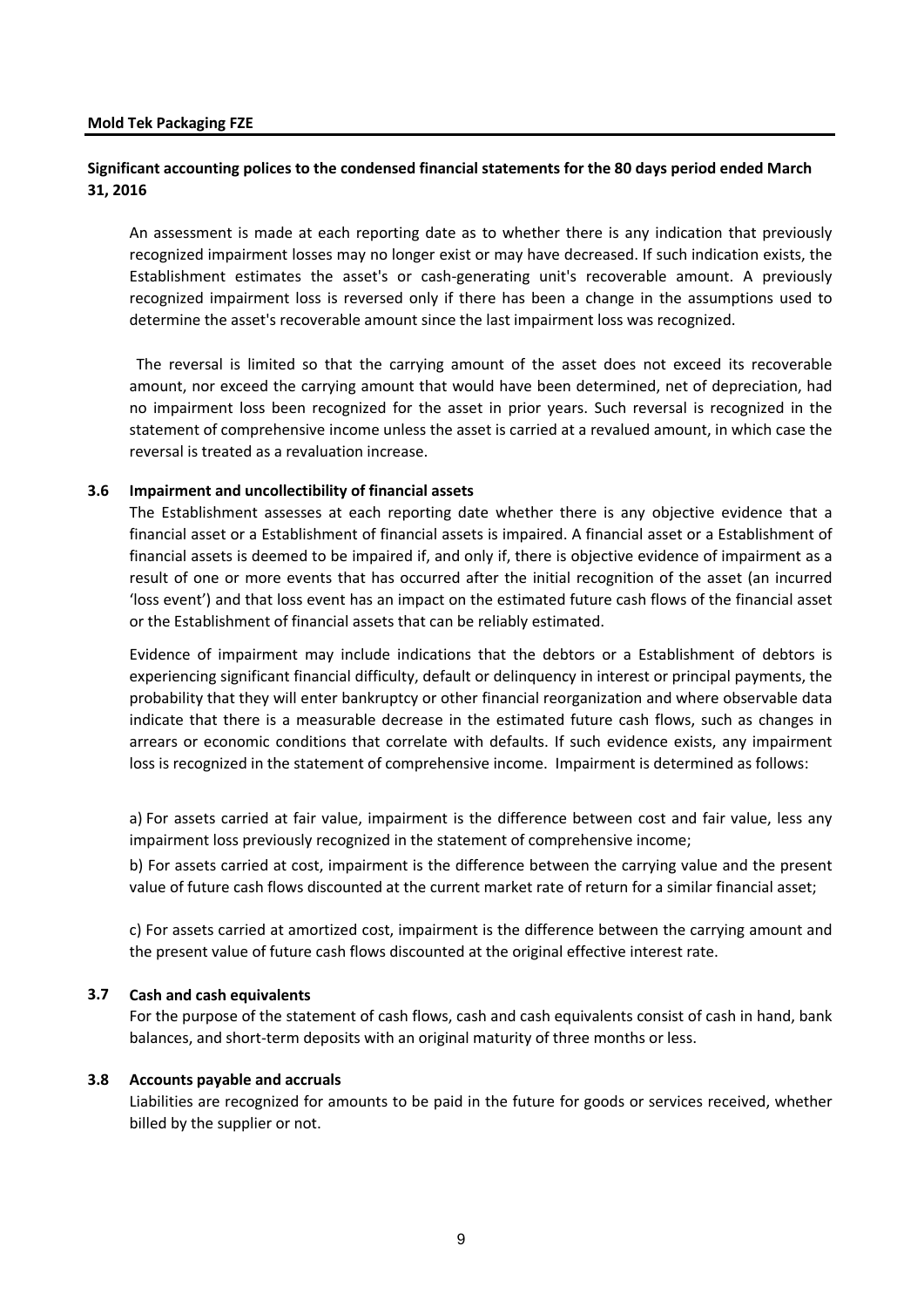## **Significant accounting polices to the condensed financial statements for the 80 days period ended March 31, 2016**

#### **3.9 Provisions**

Provisions are recognized when the Establishment has a present obligation (legal or constructive) as a result of a past event, it is probable that an outflow of resources embodying economic benefits will be required to settle the obligation and a reliable estimate can be made of the amount of the obligation. Where the Establishment expects some or all of a provision to be reimbursed, the reimbursement is recognized as a separate asset but only when the reimbursement is virtually certain. The expense relating to any provision is presented in the statement of comprehensive income net of any reimbursement. If the effect of the time value of money is material, provisions are discounted using a current pre-tax rate that reflects, where appropriate, the risks specific to the liability. Where discounting is used, the increase in the provision due to the passage of time is recognized as a finance cost.

#### **3.10 Employees' end of service benefits**

The Establishment provides end of service benefits to its expatriate employees. The entitlement to these benefits is based upon the employees' final salary and length of service, subject to the completion of a minimum service period. The expected costs of these benefits are accrued over the period of employment.

#### **3.11 Leases**

Leases where the lessor retains substantially all the risks and benefits of ownership of the asset are classified as operating leases. Operating lease payments are recognized as an expense in the statement of comprehensive income on a straight-line basis over the lease term.

#### **3.12 Foreign currencies**

Transactions in foreign currencies are initially recorded by the Establishment at the currency spot rates at the date the transaction first qualifies for recognition. Monetary assets and liabilities denominated in foreign currencies are retranslated at the functional currency spot rate of exchange at the reporting date. All differences arising on settlement or translation of monetary items are taken to the statement of comprehensive income. Non-monetary items that are measured in terms of historical cost in a foreign currency are translated using the exchange rates as at the dates of the initial transactions. Nonmonetary items measured at fair value in a foreign currency are translated using the exchange rates at the date when the fair value is determined.

The gain or loss arising on retranslation of non-monetary items is treated in line with the recognition of gain or loss on change in fair value of the item (i.e., translation differences on items whose fair value gain or loss is recognized in other comprehensive income or profit or loss is also recognized in other comprehensive income or profit or loss, respectively).

#### **3.13 Offsetting of financial instruments**

Financial assets and financial liabilities are offset and the net amount reported in the statement of financial position if, and only if, there is a currently enforceable legal right to offset the recognized amounts and there is an intention to settle on a net basis, or to realize the assets and settle the liabilities simultaneously.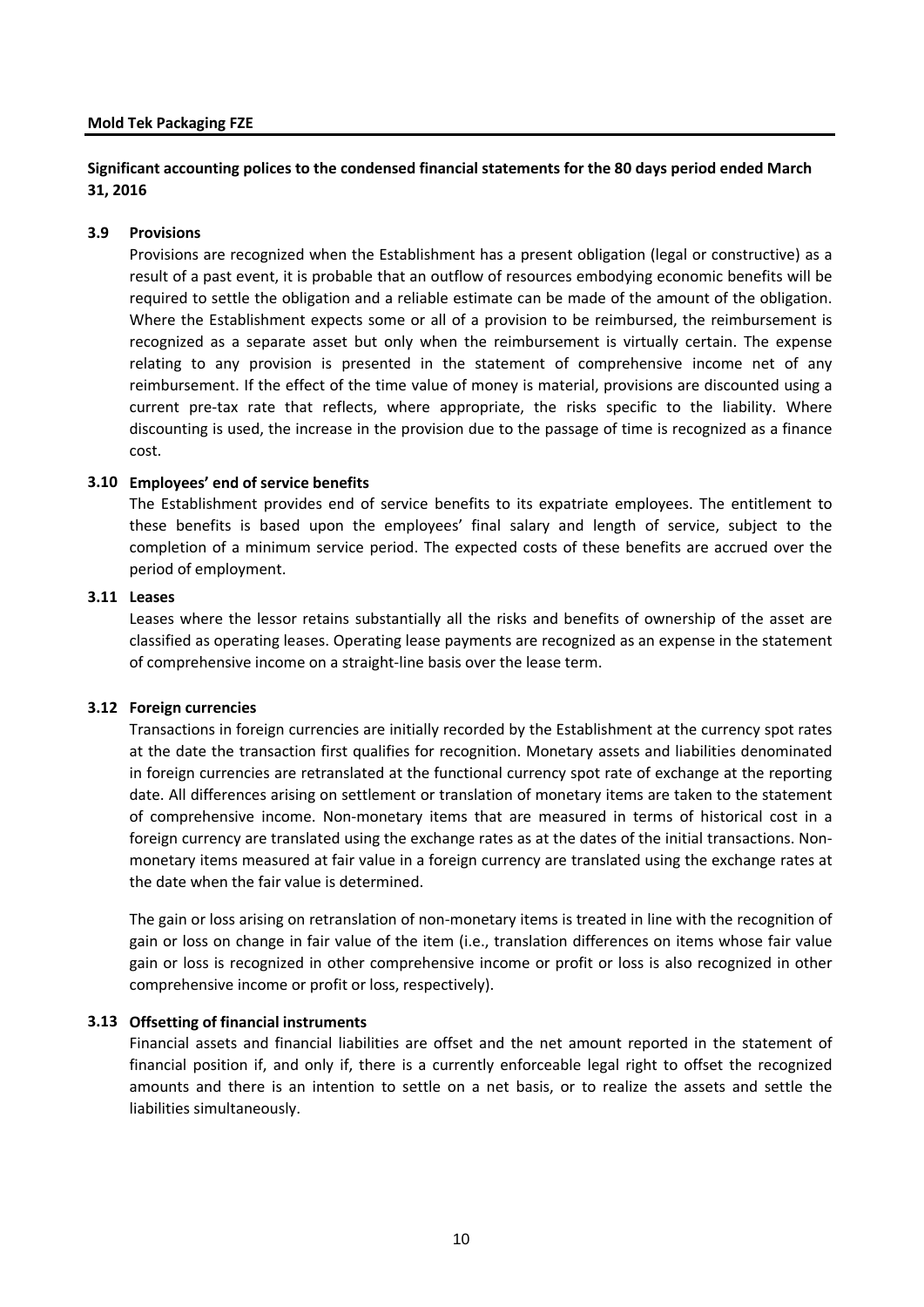| Notes to the condensed financial statements for the 80 days period ended March 31, 2016 |  |
|-----------------------------------------------------------------------------------------|--|
|-----------------------------------------------------------------------------------------|--|

|    |                                                                                                   | March 31, 2016 |
|----|---------------------------------------------------------------------------------------------------|----------------|
| 4. | <b>CAPITAL WORK IN PROGRESS</b>                                                                   | <b>AED</b>     |
|    | Advances paid for the purchase of capital equipment                                               | 3,939,757      |
|    | Lease rental paid for the warehouse and the land                                                  | 568,301        |
|    | (Advances paid are in the nature of capital)                                                      | 4,508,058      |
| 5. | <b>PREOPERATIVE EXPENSES</b>                                                                      |                |
|    | Preoperative expenses<br>(Expenses incurred for the incorporation and pending for capitalization) | 251,927        |
| 6. | <b>CASH AND CASH EQUIVALENTS</b>                                                                  |                |
|    | <b>Bank balances</b>                                                                              | 119,731        |
| 7. | <b>DUE TO RELATED PARTIES</b>                                                                     |                |
|    | Loan from Moldtek Packaging Limited, India                                                        | 4,679,716      |
|    |                                                                                                   |                |

The amount due to the related party is interest-free, unsecured and does not have a fixed repayment schedule.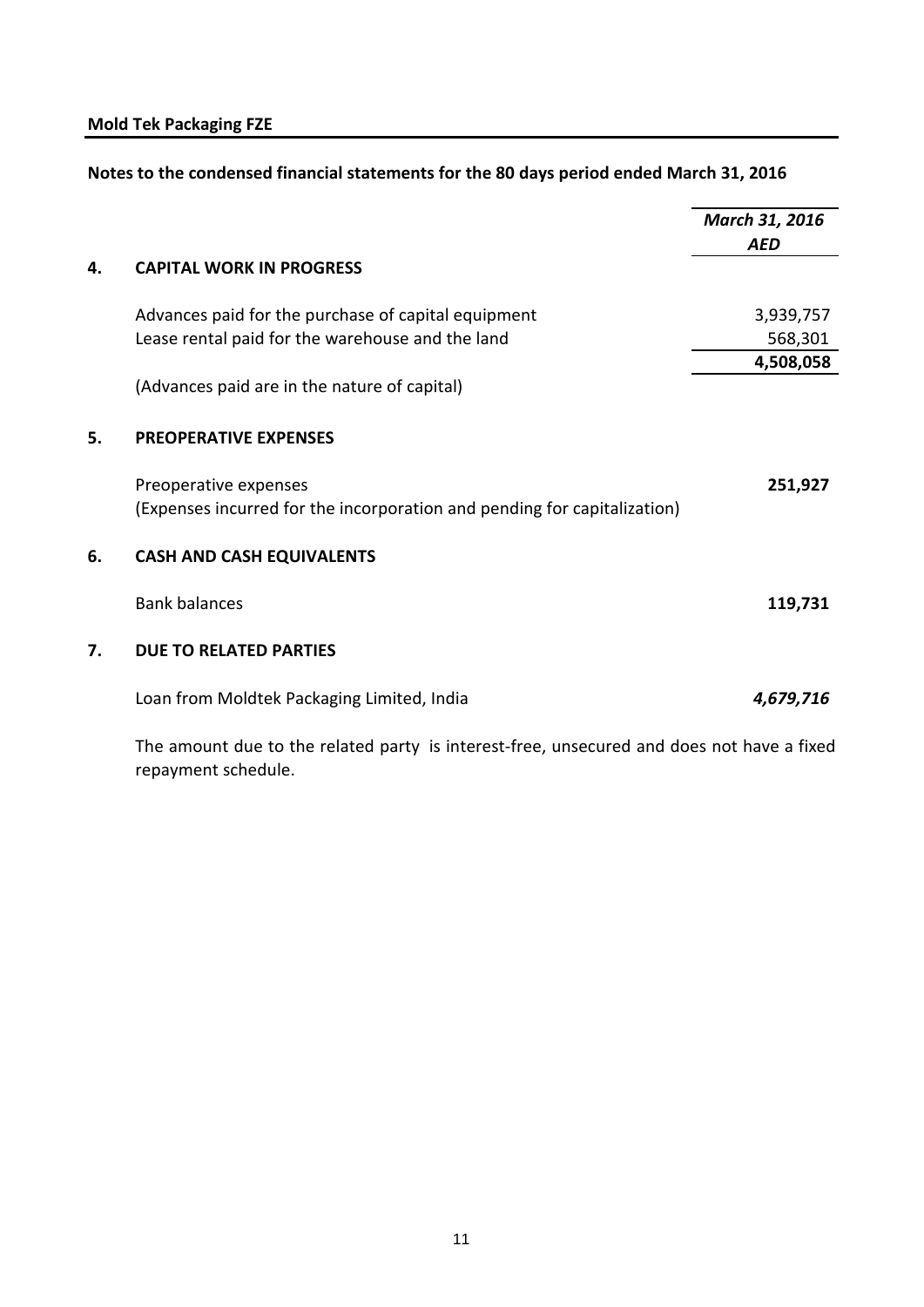### **Notes to the condensed financial statements for the 80 days period ended March 31, 2016**

### **8. RISK MANAGEMENT**

The Establishment's principal financial liabilities comprise of due to related parties. The Establishment financial assets are cash and bank balances.

The main risks arising from the Establishment's financial instruments are interest rate risk, credit risk, liquidity risk and currency risk. The Establishment's management reviews and agrees policies for managing each of these risks which are summarized below.

### **a. Interest rate risk**

The Establishment is not exposed to any significant interest rate risk.

### **b. Credit risk**

Credit risk is the risk that one party to a financial instrument will fail to discharge an obligation and cause the other party to incur a financial loss.

The Establishment limits its credit risk with regards to bank deposits by only dealing with reputable banks.

# **c. Liquidity risk**

The Establishment limits its liquidity risk by retaining sufficient funds generated from operations and related party funding.

The table below summarizes the maturity profile of the Establishment's financial liabilities based on contractual undiscounted payments.

|                        | than $1$ to $5$<br><b>Less</b> |                              |          |                          |           |
|------------------------|--------------------------------|------------------------------|----------|--------------------------|-----------|
|                        | <b>One Year</b>                | vears                        | >5 years |                          | Total     |
|                        | AED                            | AED                          | AED      |                          | AED       |
| At 31 March 2016       |                                |                              |          |                          |           |
| Due to related parties | 4,679,716                      | $\qquad \qquad \blacksquare$ |          | $\overline{\phantom{a}}$ | 4,679,716 |
| <b>Total</b>           | 4,679,716                      | $\blacksquare$               |          | $\overline{\phantom{0}}$ | 4,679,716 |

# **d. Currency risk**

The Establishment is not exposed to any significant currency risk.

# **9. Capital management**

The primary objective of the Establishment's capital management is to ensure that it maintains a healthy capital ratio in order to support its business and maximize shareholder

The shareholder has undertaken to provide such financial support as may be required by the Establishment to continue its operations.